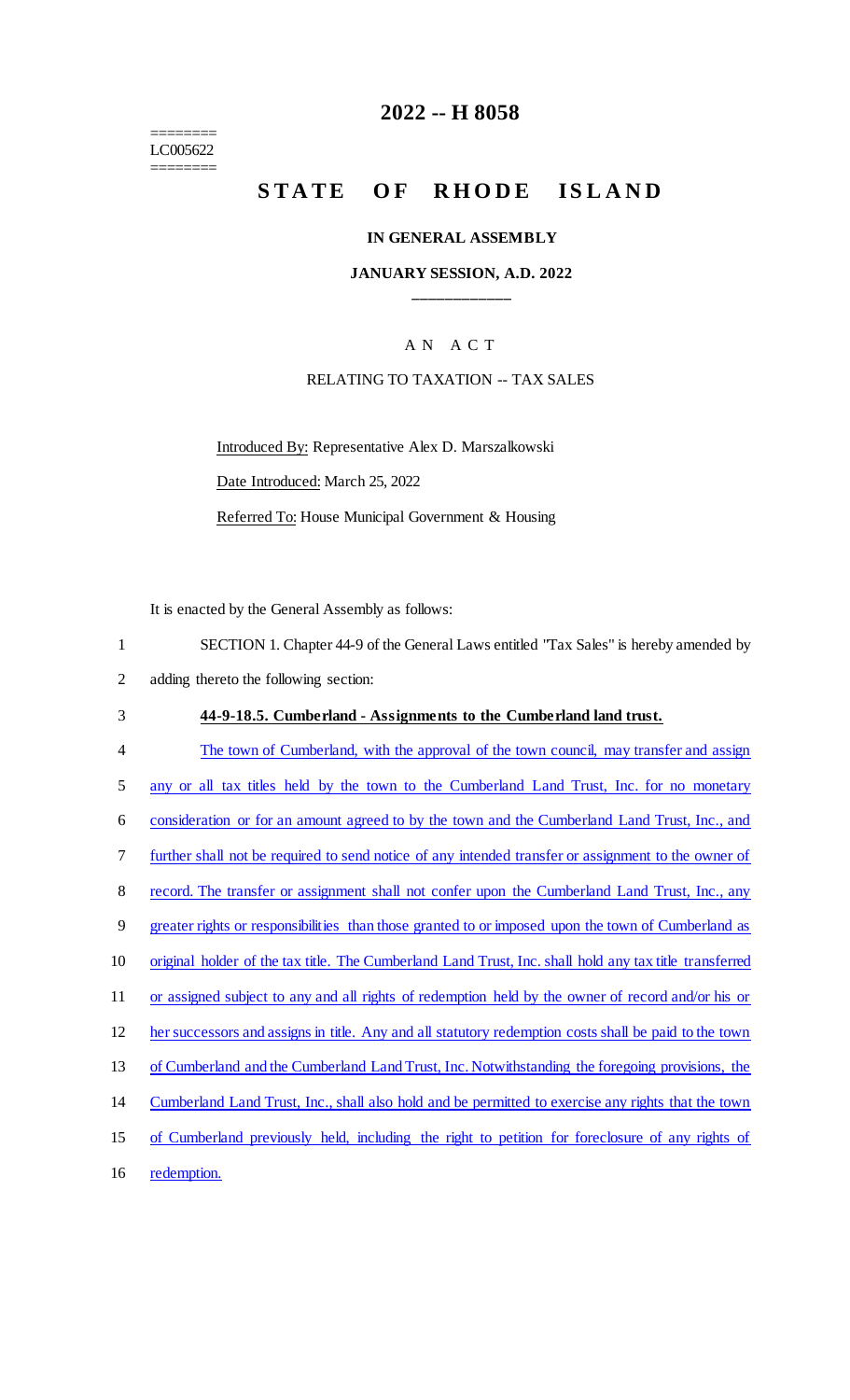======== LC005622 ========